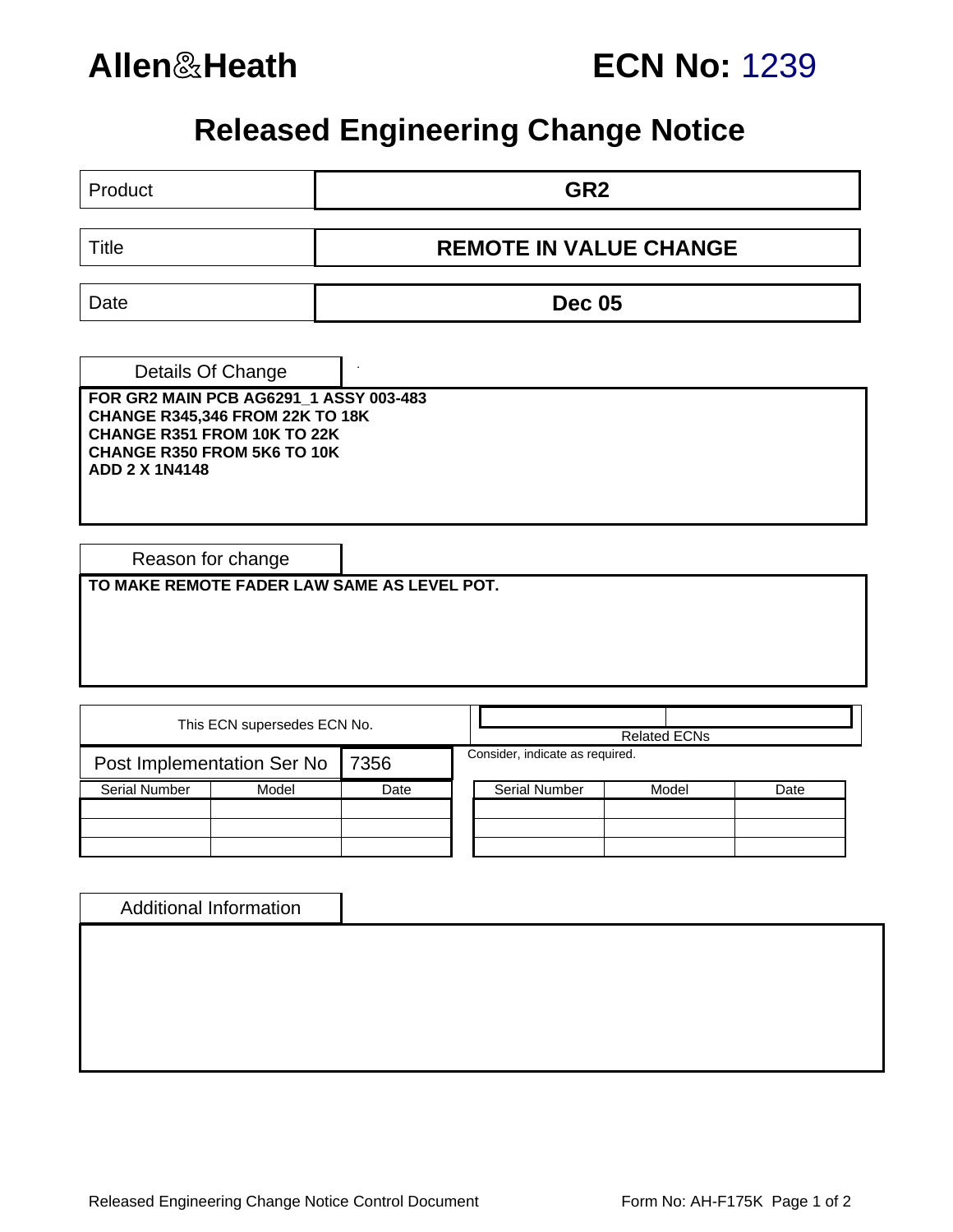### Details Of Change

### **FOR GR2 MAIN PCB AG6291\_1 ASSY 003-483 CHANGE R345,346 FROM 22K TO 18K CHANGE R351 FROM 10K TO 22K CHANGE R350 FROM 5K6 TO 10K ADD 2 X 1N4148**

#### **Brief details:**

Turn off 'Protect Form' lock to complete. Insert rows if required or attach more detailed documents in 'Additional Information' table below**.** 

| Assy    | Desig        | $\odot$<br>යි<br>ග<br>ਝੌ<br>⋖ | $\odot$<br>-<br>$\sqrt{2}$ | $\odot$<br>≚<br>2 | $\widehat{\geq}$<br>$\circ$<br>∽ | Part no./description |                                     | Macpac<br>Add | ă<br>⋍ | ಸ<br>ω<br>÷<br>ڡ<br>_<br>∸ | $\tilde{\mathsf{h}}$ |        | Part no./description                |  |    |
|---------|--------------|-------------------------------|----------------------------|-------------------|----------------------------------|----------------------|-------------------------------------|---------------|--------|----------------------------|----------------------|--------|-------------------------------------|--|----|
| 003-483 | R345<br>R346 |                               |                            |                   |                                  | AC2842               | <b>RES SMD 22K 1% 0805</b>          |               |        | 15                         |                      | AC0377 | <b>RES SMD 18K 1% 0805</b>          |  | 18 |
| 003-483 | R351         |                               |                            |                   |                                  | AC6018               | <b>RES SMD TF 10K 0.5% 0805 MET</b> |               |        | 12                         |                      | AC6021 | <b>RES SMD TF 22K 0.5% 0805 MET</b> |  |    |
| 003-483 | <b>R350</b>  |                               |                            |                   |                                  | AC4106               | <b>RES SMD 5K6 5% 0805</b>          |               |        |                            |                      | AC6018 | <b>RES SMD TF 10K 0.5% 0805 MET</b> |  | 13 |
| 003-483 |              |                               |                            |                   |                                  | <b>AE0007</b>        | <b>DIODE 1N4148 SIGNAL</b>          |               |        |                            |                      |        |                                     |  |    |

#### **Additional Information:**

| Drawings                   | Drawings<br>----- | <b>PCB Change Detail</b><br>$  -$ | PCB Change Detail<br>$  -$ | <b>Bom Change Detail</b> |
|----------------------------|-------------------|-----------------------------------|----------------------------|--------------------------|
| <b>See following Pages</b> |                   |                                   |                            |                          |
|                            |                   |                                   |                            |                          |
|                            |                   |                                   |                            |                          |